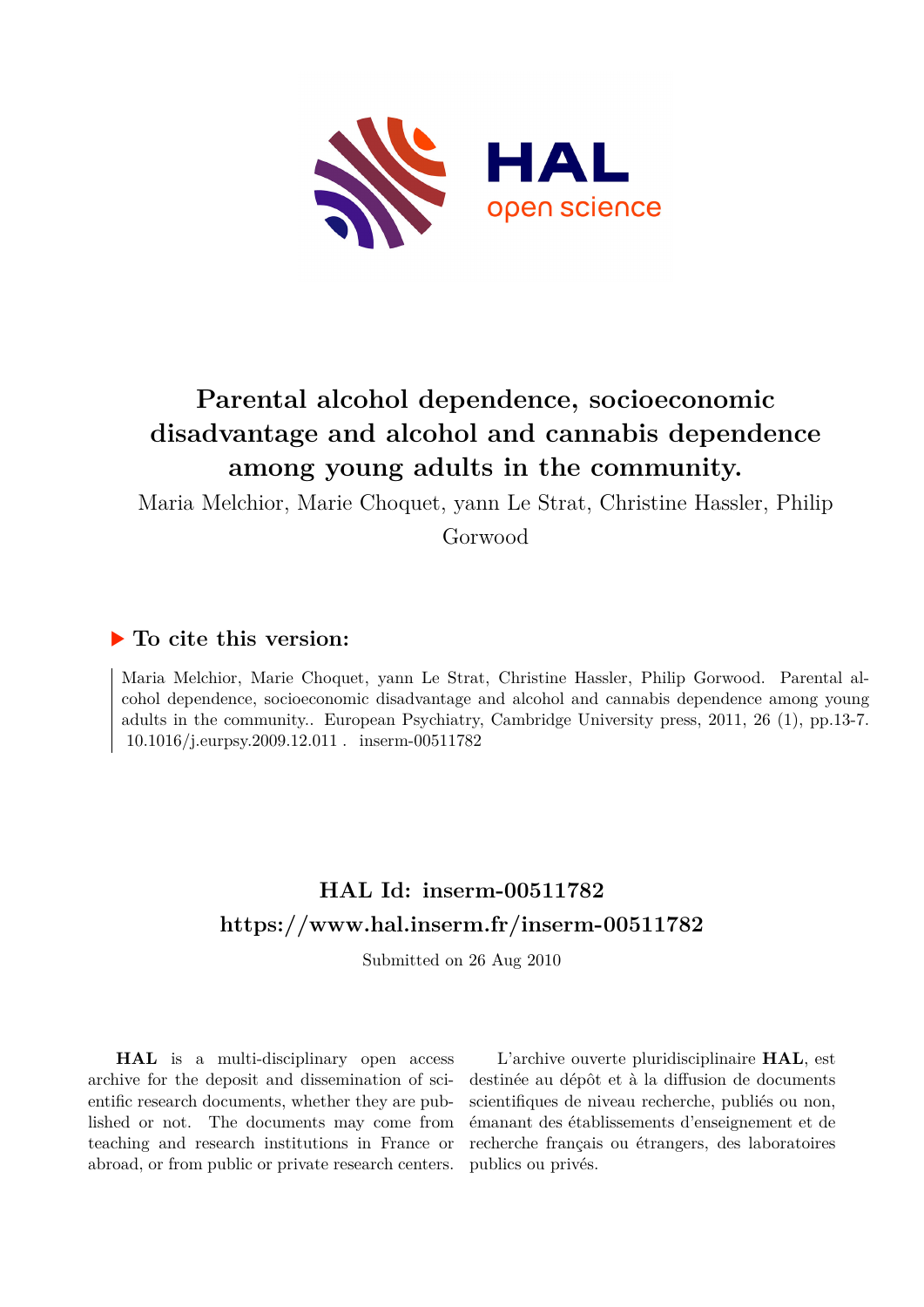# **Parental alcohol dependence, socioeconomic disadvantage and alcohol and cannabis dependence among young adults in the community.**

M. Melchior<sup>1</sup>, M. Choquet<sup>2</sup>, Y. Le Strat<sup>3</sup>, C. Hassler<sup>2</sup>, P. Gorwood<sup>3</sup>

<sup>1</sup>INSERM U687, Villejuif, F-94807, France ; Université Paris XI, Villejuif, F-94807, France ; Hôpital Paul-Brousse, 16 avenue Paul Vaillant-Couturier, 94800 Villejuif, France Tél : +33 (0) 1 77 74 74 27 ; Fax : +33 (0) 1 77 74 74 03 ; email : [maria.melchior@inserm.fr](mailto:maria.melchior@inserm.fr) (Corresponding author)

<sup>2</sup> INSERM U669, Paris, France; Université Paris XI, Université Paris Descartes, UMR-S0669, Paris, France Tél : + 33 (0) 1 58 41 28 50 ; email : [marie.choquet@inserm.fr;](mailto:marie.choquet@inserm.fr) christine.hassler@inserm.fr

3 INSERM U675, Paris, France; Université Paris VI, Paris, France Centre Psychiatrie et Neurosciences, 2ter rue d'Alésia, 75014 Paris, France Tél : + 33 (0) 1 45 65 73 07 ; Fax: + 33 (0) 1 45 65 85 72 ; email : [p.gorwood@ch-sainte-anne.fr;](mailto:p.gorwood@ch-sainte-anne.fr) yann.lestrat@inserm.fr

Keywords: alcohol dependence; cannabis; family history; socioeconomic position; young adults; epidemiology;

Abbreviations: SAGE (Susceptibility Addiction Gene Environment); CNIL (Commission Nationale Informatique et Liberté) ; DIGS (Diagnostic Interview for Genetic Studies) ; OR (Odds Ratio).

Word count : Abstract : 50 Manuscript (including tables and figures): 1656 Tables: 2 Figure: 1 References: 48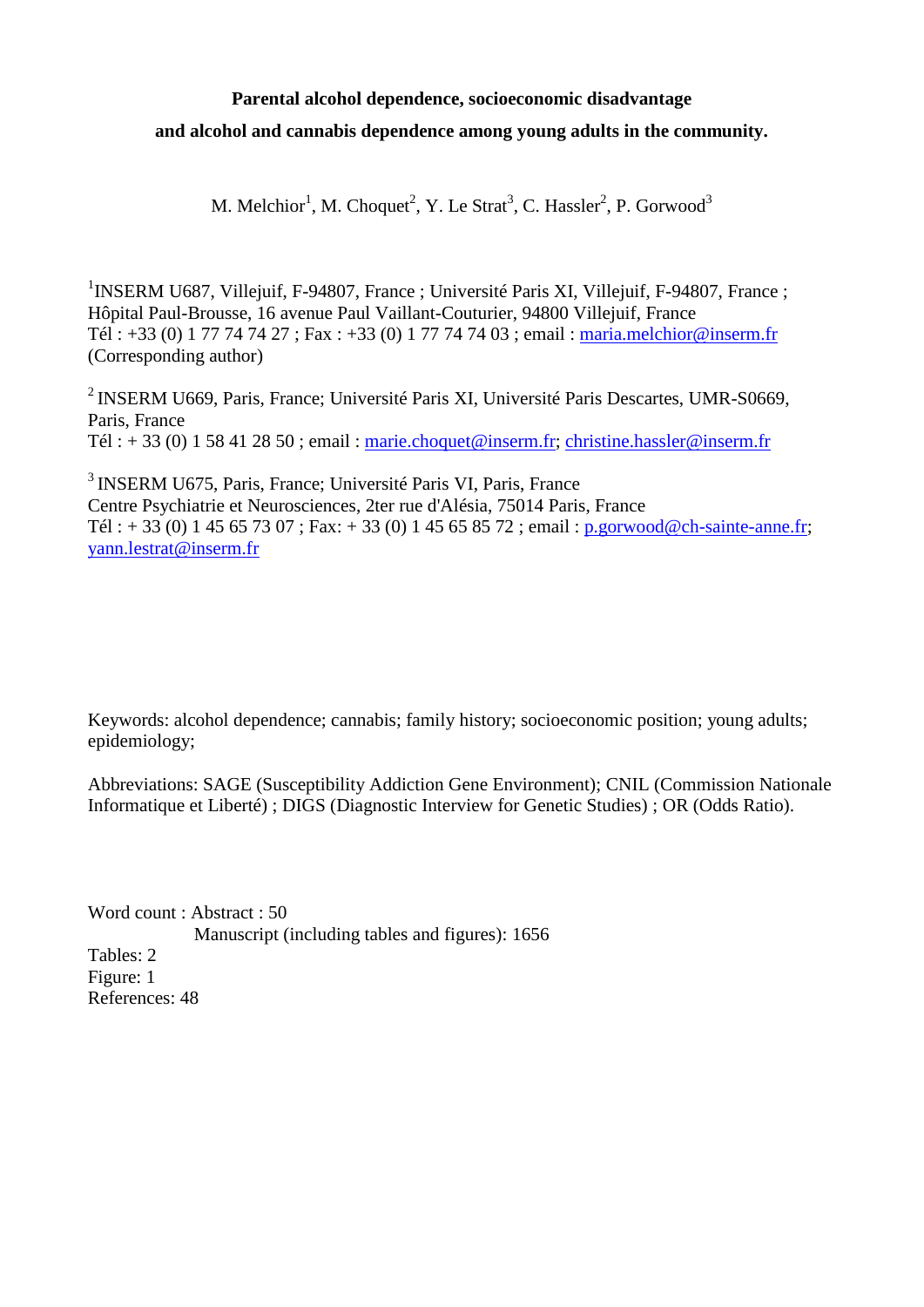## **Abstract**

We tested the hypothesis that socioeconomic disadvantage exacerbates the intergenerational transmission of substance dependence. Among 3,056 community-based young adults (18-22 years, 2007), the prevalence of alcohol dependence (WHO AUDIT, 5.8%) and cannabis dependence (DSM IV criteria, 7.3%) was doubled in the presence of combined parental alcohol dependence and socioeconomic disadvantage.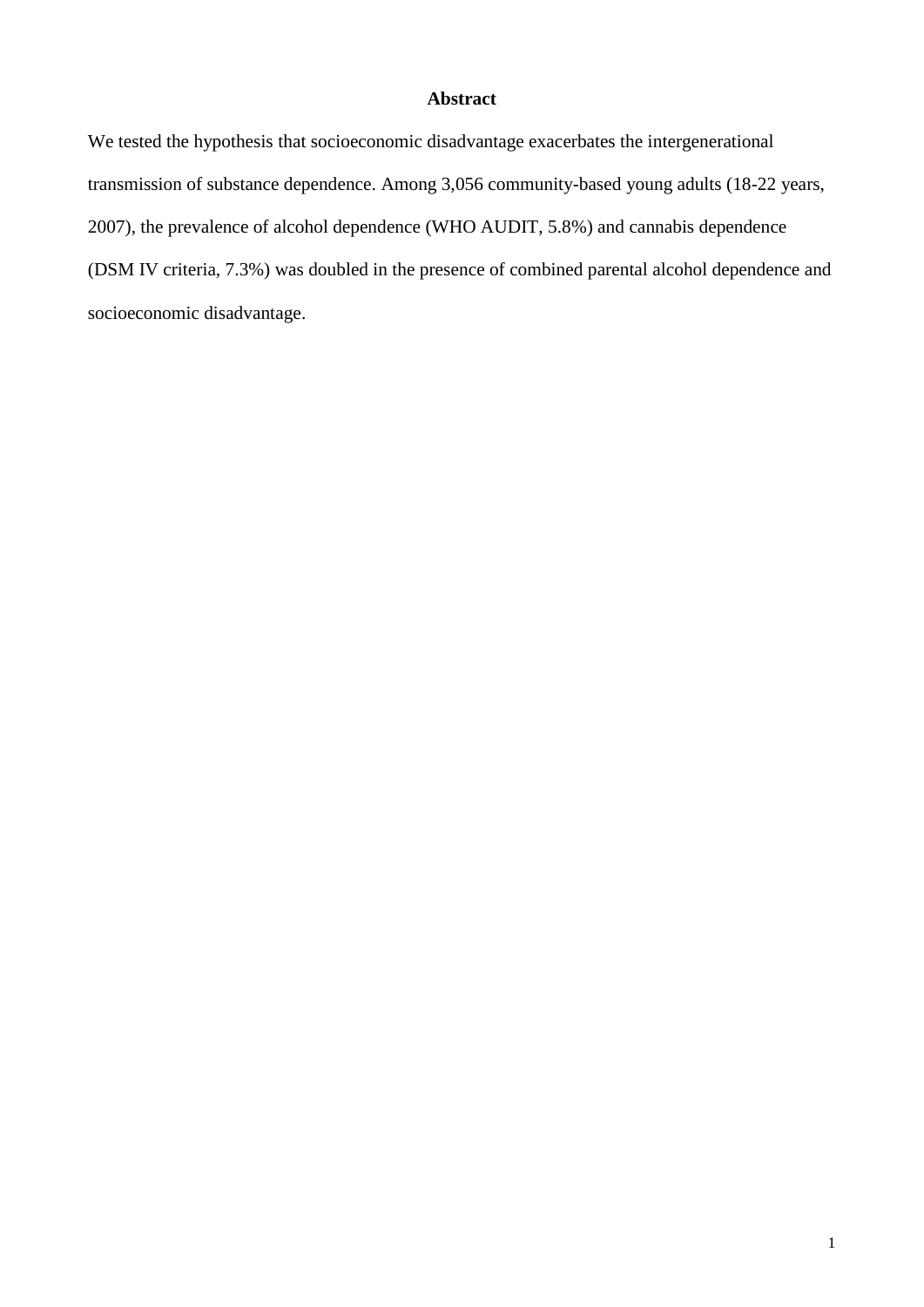#### **Introduction**

In industrialized countries, alcohol and illicit drug-related problems affect 5% of the population (2;19;27) and cost 1-3% of gross domestic product (GDP) (13;17;20;21;23), constituting a public health and societal challenge. Individuals with a family history of substance dependence are at high risk (1;28;35); however, for reasons that are unknown, intergenerational transmission is heterogeneous, that is not all individuals with family history of substance dependence have substance-related problems themselves (48).

Using data from a community-based study, we test the hypothesis that intergenerational transmission of substance dependence varies with exposure to socioeconomic disadvantage, previously shown to predict alcohol and drug use disorders (15;16;34). Parental substance-related problems are captured by history of alcohol dependence, the most frequent form of substance dependence (2;27) and a common correlate of illicit drug dependence (26). Analyses control for factors associated both with family socioeconomic and substance dependence characteristics and with youths' risk of alcohol and cannabis dependence, including immigrant status, history of sexual abuse (18), and mental health difficulties such as conduct disorder and depression (18;34).

#### **Material and Methods**

The SAGE (Susceptibility Addiction Gene Environment) study examines factors associated with psychiatric disorders and alcohol and drug use among young adults in France (n= 3,056 youths in postgraduate training in North-Eastern France, March-April 2007, mean age: 20, sd: 1.4, 60.1% male, 79% response rate) (30). The study received approval from France's national body supervising ethical data collection (CNIL).

Alcohol dependence was assessed using the well-validated 10-item WHO AUDIT questionnaire (7;10) and defined as a score of  $>=13$  (males) or  $>= 12$  (females). Cannabis dependence was assessed using a 10-item questionnaire derived from the Diagnostic Interview for Genetic Studies (DGIS) (37) and defined as  $\geq$ =3 symptoms among the 7 DSM IV criteria. This questionnaire is concurrent with a semi-structured clinical interview (30).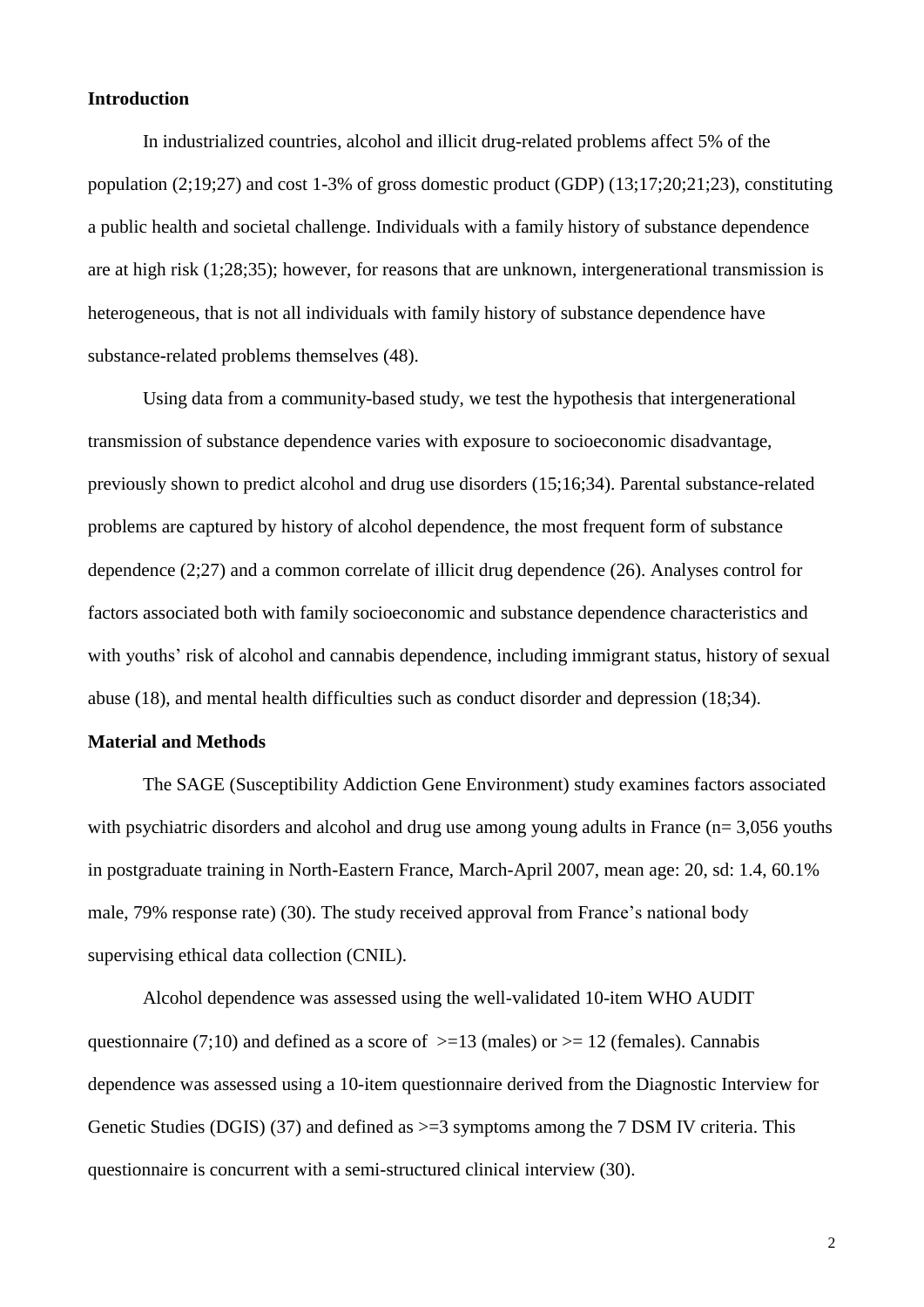Parental (mother's and father's) alcohol dependence was ascertained using the 13-item abridged version of the SMAST (Short Michigan Alcoholism Screening Test), which has good reliability and validity (14) and defined as  $\geq$  3 symptoms (45). Participants with one or two parents with alcohol dependence had positive parental history (85.4%: fathers, 12.6%: both parents).

Following previous research, socioeconomic disadvantage was ascertained as a composite of parental employment status and educational level (4;46) and defined as parental unemployment or <secondary education.

Lifetime history of sexual abuse was ascertained using one item on attempted or completed unwanted sexual intercourse. Adolescent conduct disorder was measured using a self-report questionnaire derived from the DIGS (37:41) and defined as  $\geq$ =3 of the 15 DSM-IV criteria before age 15 (3). Current depression was assessed using the 10-item Adolescent Depression Rating Scale (ADRS) (43) and defined as  $\geq$ =3 positive symptoms. Immigrant status was defined as at least one parent born not in France (58.3% in this group had two parents born abroad). Immigrant participants primarily came from North Africa (Algeria, Morocco, Tunisia: 38.6%) or Europe (37.0%), but due to insufficient statistical power we could not distinguish these subgroups in the analyses.

To test the hypothesis that socioeconomic disadvantage exacerbates the intergenerational transmission of alcohol and cannabis dependence, we created a combined measure of youths' familial risk (low risk: no parental alcohol dependence n=2,476; intermediate risk: parental alcohol dependence but no socioeconomic disadvantage n=339; high risk: parental alcohol dependence and socioeconomic disadvantage n=69). First, analyses were controlled for sex. Next, we additionally controlled for all covariates. Data were analyzed using logistic regression models in the SAS statistical software package (SAS V9, Carey, North Caroline).

#### **Results**

The prevalence rates of alcohol and cannabis dependence among study youths were 5.8% and 7.3% (correlation coefficient: 0.26, p-value <0.0001). Youths whose parents had a history of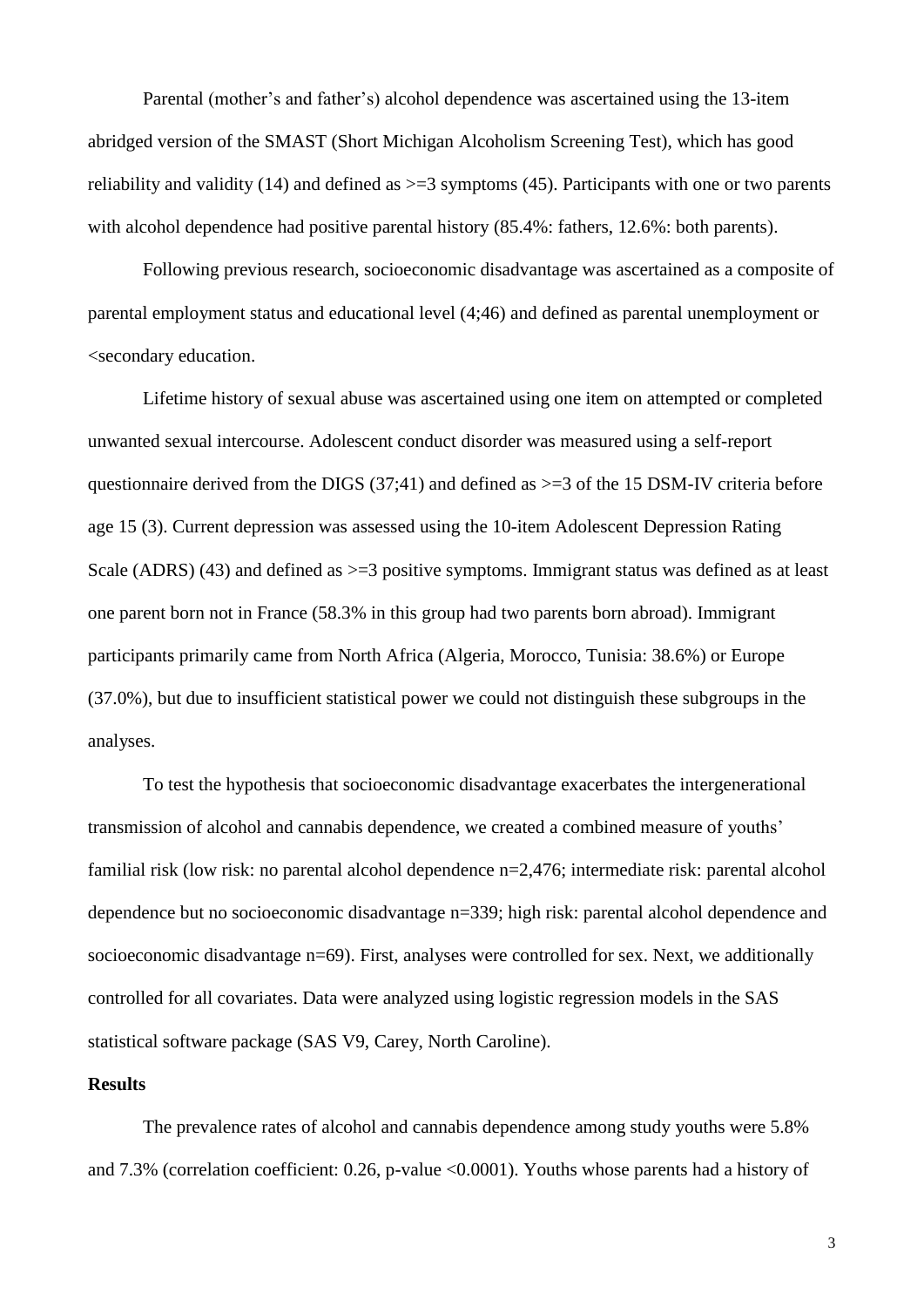alcohol dependence were more likely to have alcohol or cannabis dependence themselves (fullyadjusted ORs: alcohol dependence: 1.66, 95% 1.20-2.48, cannabis dependence: 1.48, 95% CI 1.02- 2.15). Socioeconomic disadvantage was not independently associated with either study outcome (fully-adjusted ORs: alcohol dependence: 0.68, 95% CI 0.38-1.23, cannabis dependence: 0.92, 95% CI 0.57-1.47). **Table 1** shows youths' characteristics in relation to alcohol and cannabis dependence. As depicted in **Figure 1**, we observed a gradient-like association between familial risk and youths' alcohol or cannabis dependence. In sex-adjusted regression analyses (**Table 2**), a family history of alcohol dependence was associated with alcohol or cannabis dependence, especially in the presence of socioeconomic disadvantage (ORs: 2.64, 95% CI 1.22-5.70 and 2.27, 95% CI 1.10-4.70). In fully-adjusted analyses (**Table 2**), the ORs were decreased, however the likelihood of cannabis dependence in relation to high familial risk remained elevated and statistically significant. Formal tests of additive statistical interactions (44), conducted using a method proposed by Andersson et al. (5), showed that the Relative Excess Risk due to Interaction (RERI) between parental alcohol dependence and socioeconomic disadvantage was much different from 0 but did not reach statistical significance, probably due to a small number of cases (RERI: for alcohol dependence: 1.03, 95% CI -0.99-3.06, for cannabis dependence: 0.48, 95% CI -1.33-2.31). **Discussion**

# In a community-based sample, young adults with parental history of alcohol dependence were disproportionately likely to have alcohol or cannabis dependence, particularly if they experienced socioeconomic disadvantage. This social disparity in the intergenerational transmission of substance dependence partly reflected risk factors of substance dependence including history of sexual abuse and mental health difficulties. Addictive behaviors probably result from a combination of heritable and environmental risks and youths who cumulate both risks may be especially vulnerable.

The study's limitations are: 1) a sample of postgraduate students; 2) a cross-sectional design; 3) participant reports of parental alcohol dependence. In France, approximately 50% of youths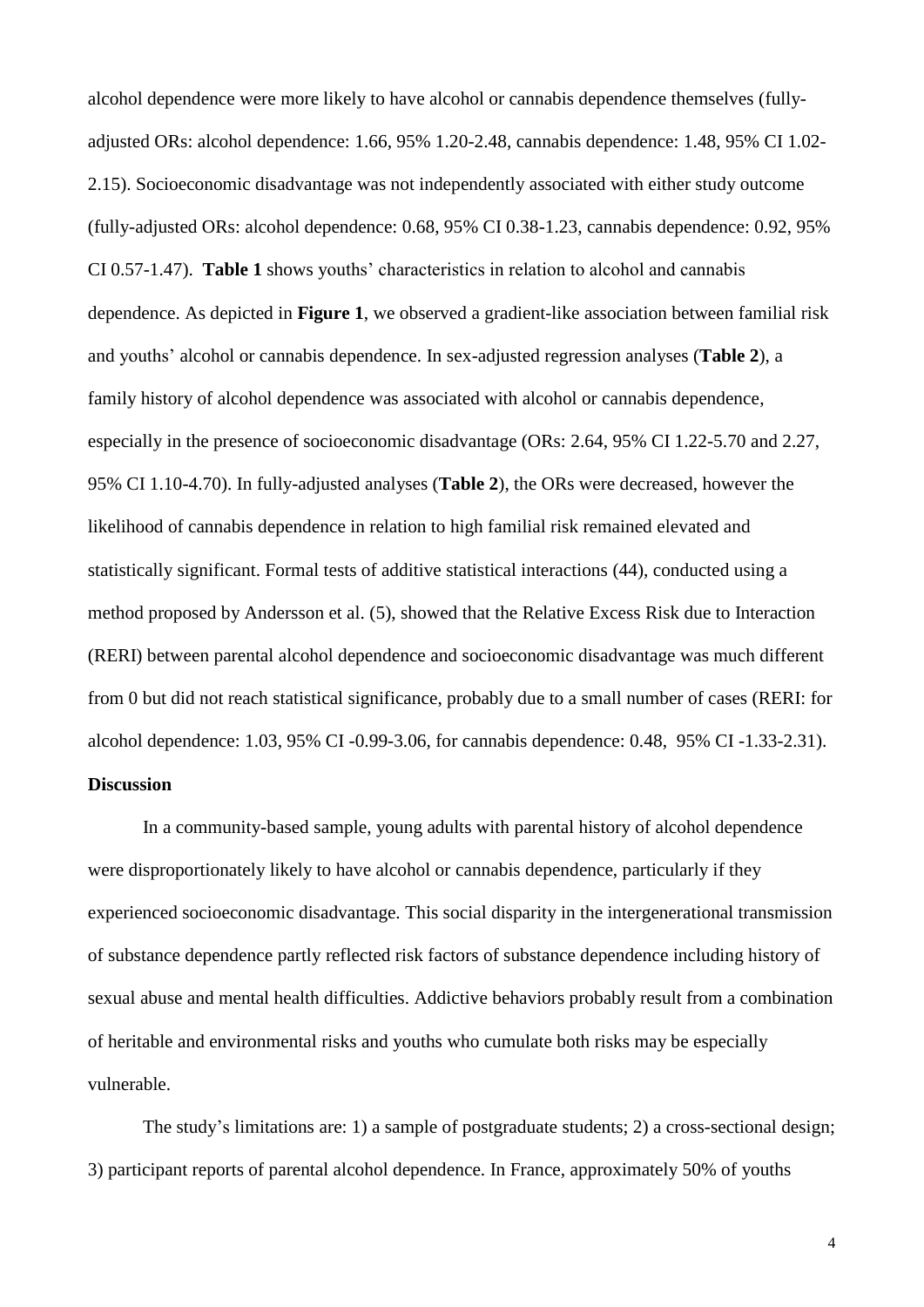achieve postgraduate training and our sample may not include individuals who experience severe socioeconomic hardship (22;38). Nevertheless, SAGE study participants represent diverse socioeconomic backgrounds and have levels of alcohol and cannabis disorders similar to national samples (31); thus our results should apply to other settings. Youths' substance-related problems are unlikely to predict parental alcohol dependence or socioeconomic disadvantage; however participants' reports may be influenced by substance use. Reassuringly, informant reports of substance dependence are highly specific (>90%) (36) and our results are concurrent with those of prospective studies (1). Still, additional studies using multiple assessments of family history of alcohol and drug dependence would be useful.

Our study's main strength is a large sample of community-based young adults. The period of transition between adolescence and adulthood is key in the emergence of long-term patterns of substance abuse (11), yet young adults are difficult to include in epidemiological studies and data on this demographic group are few. Respectively 5.8% and 7.3% of study participants had alcohol and cannabis dependence, adding to evidence that a non-negligible proportion of youths does not desist from problematic substance use upon entering adulthood (33;39;40). Youths' rates of substance use have increased in recent years (8;12) and better understanding of lifelong risk trajectories is needed.

Our study included immigrant youths, who are rarely studied in France (32). Compared to non-immigrants, this group had lower rates of alcohol dependence but comparable rates of cannabis dependence, implying specificity in substance use in relation to immigration status (25). Immigrants are disproportionately exposed to socioeconomic disadvantage, which justifies close monitoring of their health in a way that accounts for community of origin, conditions of migration, and acculturation in the host country (47).

In our study, the cumulative effect of parental alcohol dependence and socioeconomic disadvantage on youths' substance dependence was partly explained by risk factors such as history of sexual abuse, adolescent conduct disorder, and depression. The mechanisms linking familial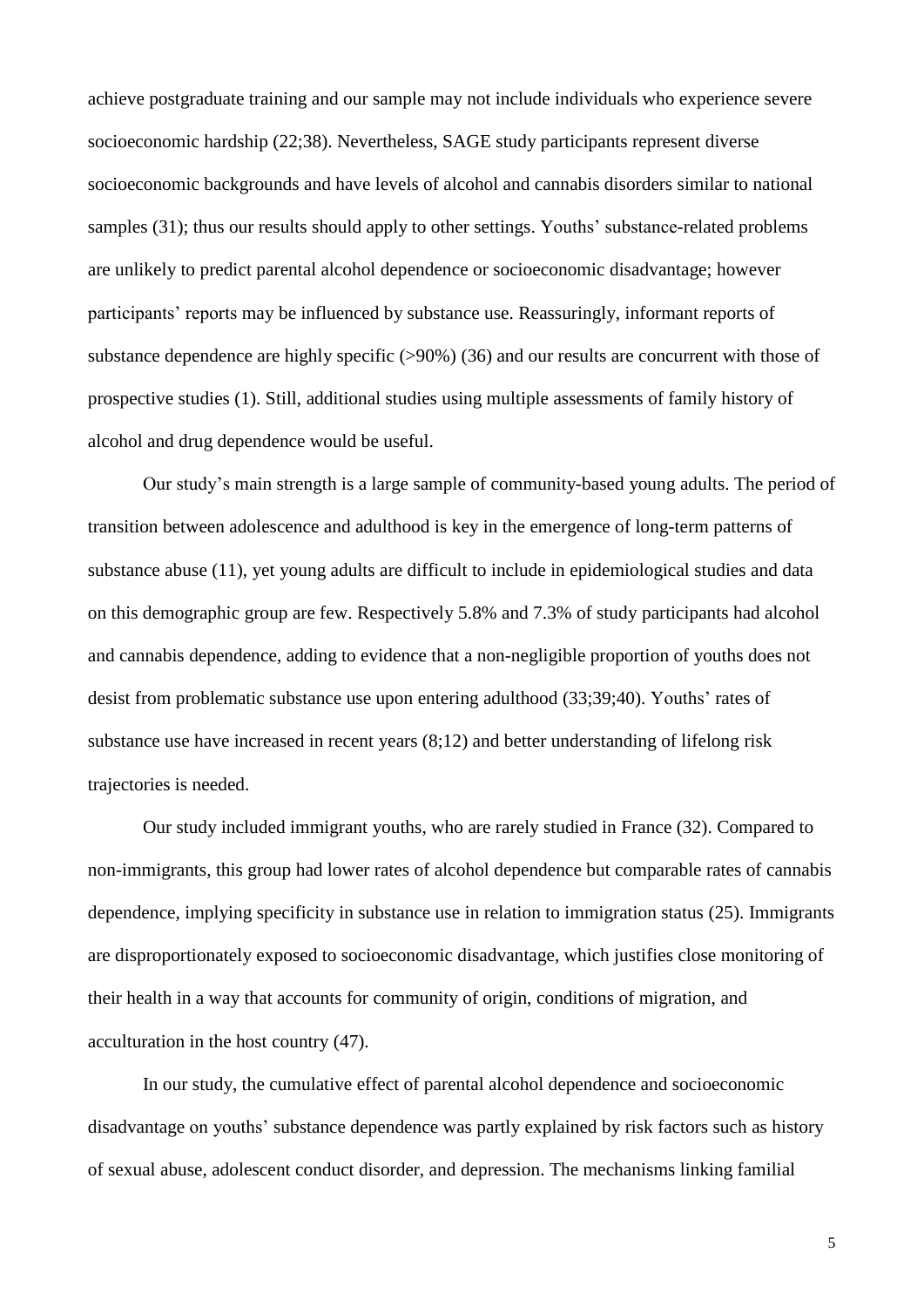context to these risk factors may include poor parenting (6;9;24;29) as well as high levels of family stressors such as financial difficulties, divorce or family conflict (9;42). Additionally, the intergenerational transmission of substance dependence may also reflect genetic influences, the expression of which may be enhanced in detrimental environmental conditions (1). It is also possible that parental alcohol dependence leads to family socioeconomic disadvantage; however, data needed to test test this hypothesis were not available in our study. In the future, the moderation of genetic risk of substance dependence by socioeconomic disadvantage should be tested.

#### **Conclusion**

Parents appear to have a lasting influence on their offspring's substance use well into adulthood. Improvements in families' socioeconomic conditions could reduce the transmission of substance dependence to the next generation.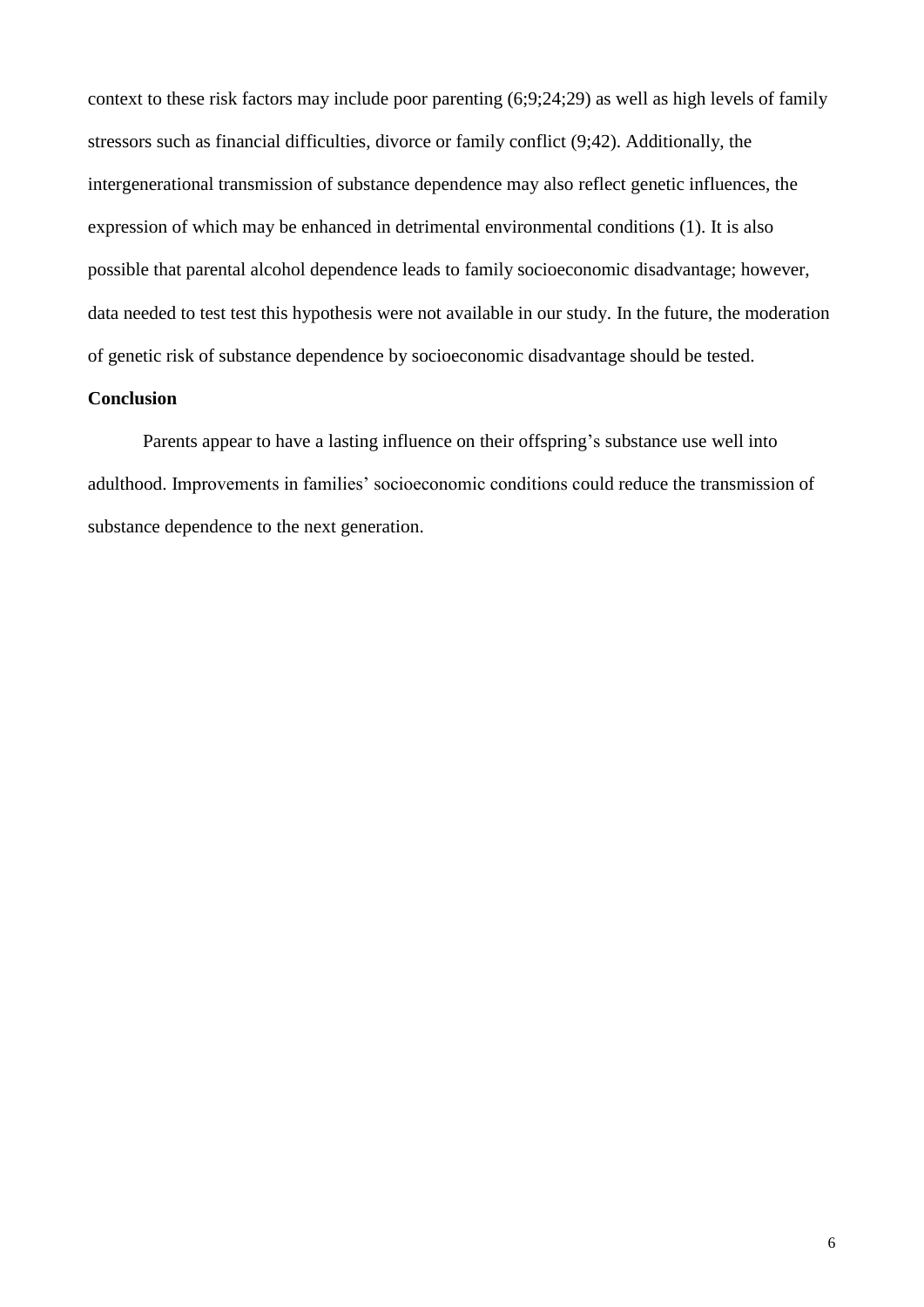**Acknowledgments**: The authors thank the schools and youths who participated in the SAGE study. They also wish to express their gratitude to France Lert for her comments on a previous version of the manuscript and Hermann Nabi for methodological help. The SAGE study was funded by the Institut de Recherche sur les Boissons (IREB) and the Mission Interministérielle de Lutte contre la Drogue et la Toxicomanie (MILDT) in France. Maria Melchior is the recipient of a 'Young Researcher' award from France's Agence Nationale de la Recherche (ANR).

## **Conflict of interest**: none.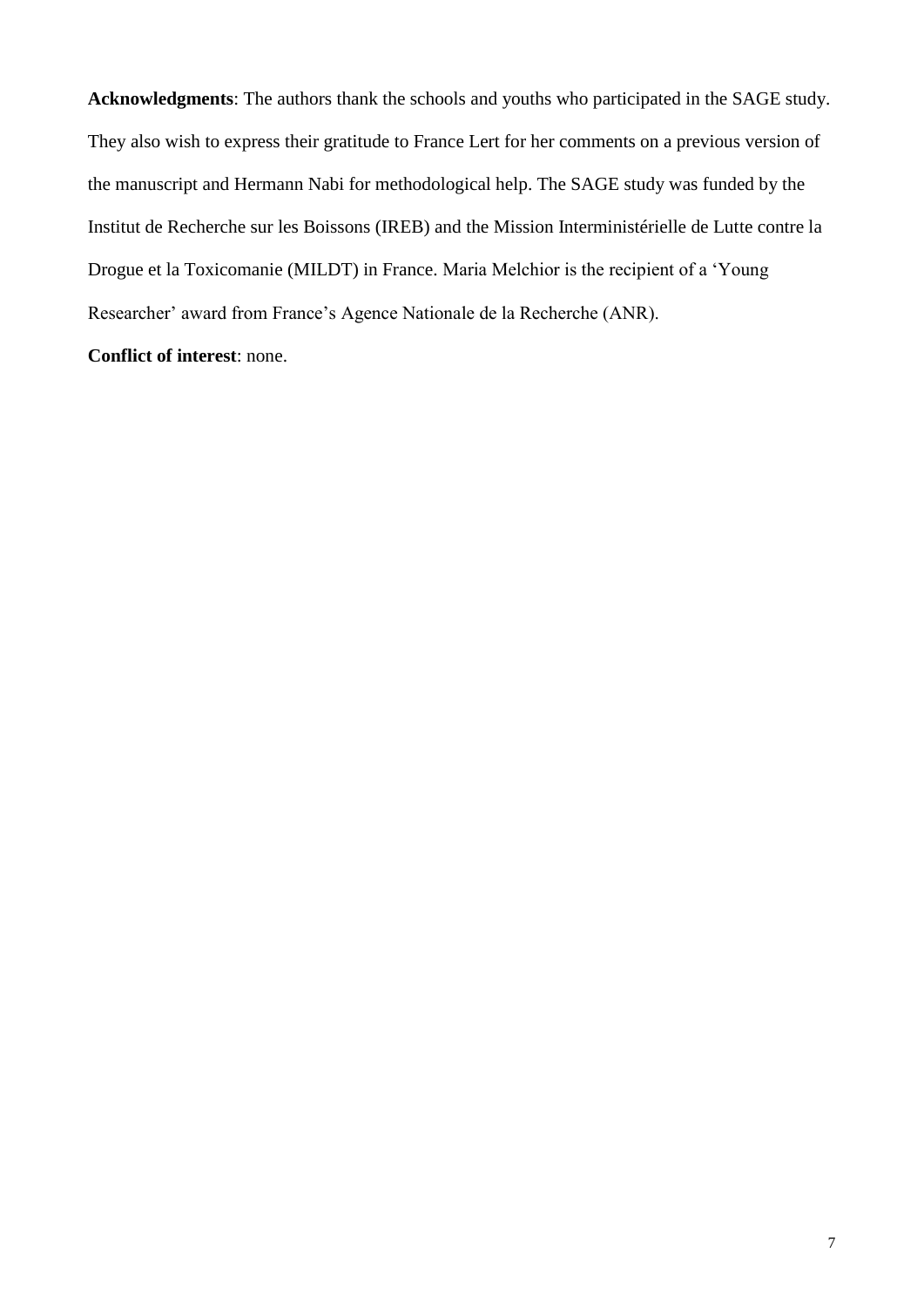**Table 1. Demographic, family and mental health characteristics of young adults in relation to alcohol and cannabis dependence: the SAGE study (n=2,884).**

|                                              | <b>Prevalence</b> $(\% )$ | <b>Alcohol dependence</b><br>OR (95% CI) | <b>Cannabis dependence</b><br>OR (95% CI) |
|----------------------------------------------|---------------------------|------------------------------------------|-------------------------------------------|
| <b>Family characteristics</b>                |                           |                                          |                                           |
| Parental alcohol dependence: Absent          | 85.9                      | 1.0                                      | 1.0                                       |
| Present                                      | 14.1                      | 1.99 (1.38-2.89)                         | $1.75(1.23-2.49)$                         |
| Socioeconomic disadvantage: Absent           | 87.2                      | 1.0                                      | 1.0                                       |
| Present                                      | 12.8                      | $0.65(0.38-1.12)$                        | $0.99(0.64-1.52)$                         |
| Familial risk <sup>1</sup> : Low             | 85.9                      | 1.0                                      | 1.0                                       |
| Intermediate                                 | 11.8                      | $1.91(1.28-2.87)$                        | $1.67(1.14-2.46)$                         |
| High                                         | 2.4                       | $2.41(1.13-5.14)$                        | $2.14(1.04-4.40)$                         |
| <b>Demographic characteristics</b>           |                           |                                          |                                           |
| Sex: Female                                  | 40.5                      | 1.0                                      | 1.0                                       |
| Male                                         | 59.5                      | $3.32(2.22 - 4.96)$                      | $2.03(1.47-2.80)$                         |
| Immigrant status: Immigrant                  | 21.4                      | 1.0                                      | 1.0                                       |
| Non-immigrant                                | 78.6                      | $1.87(1.18-2.95)$                        | $1.08(0.76-1.55)$                         |
| Mental health and experience of sexual abuse |                           |                                          |                                           |
| History of sexual abuse: Absent              | 97.0                      | 1.0                                      | 1.0                                       |
| Present                                      | 3.0                       | $1.97(0.97-4.00)$                        | $2.43(1.32 - 4.47)$                       |
| Adolescent conduct disorder: Absent          | 88.3                      | 1.0                                      | 1.0                                       |
| Present                                      | 11.7                      | $5.17(3.69-7.25)$                        | $5.00(3.65-6.85)$                         |
| Depression: Absent                           | 78.8                      | 1.0                                      | 1.0                                       |
| Present                                      | 21.2                      | $1.81(1.29-2.55)$                        | $2.18(1.21-3.93)$                         |

<sup>1&</sup>lt;br><sup>1</sup> Family risk: low=no parental alcohol dependence, intermediate=parental alcohol dependence, no socioeconomic disadvantage; high: parental alcohol dependence and socioeconomic disadvantage.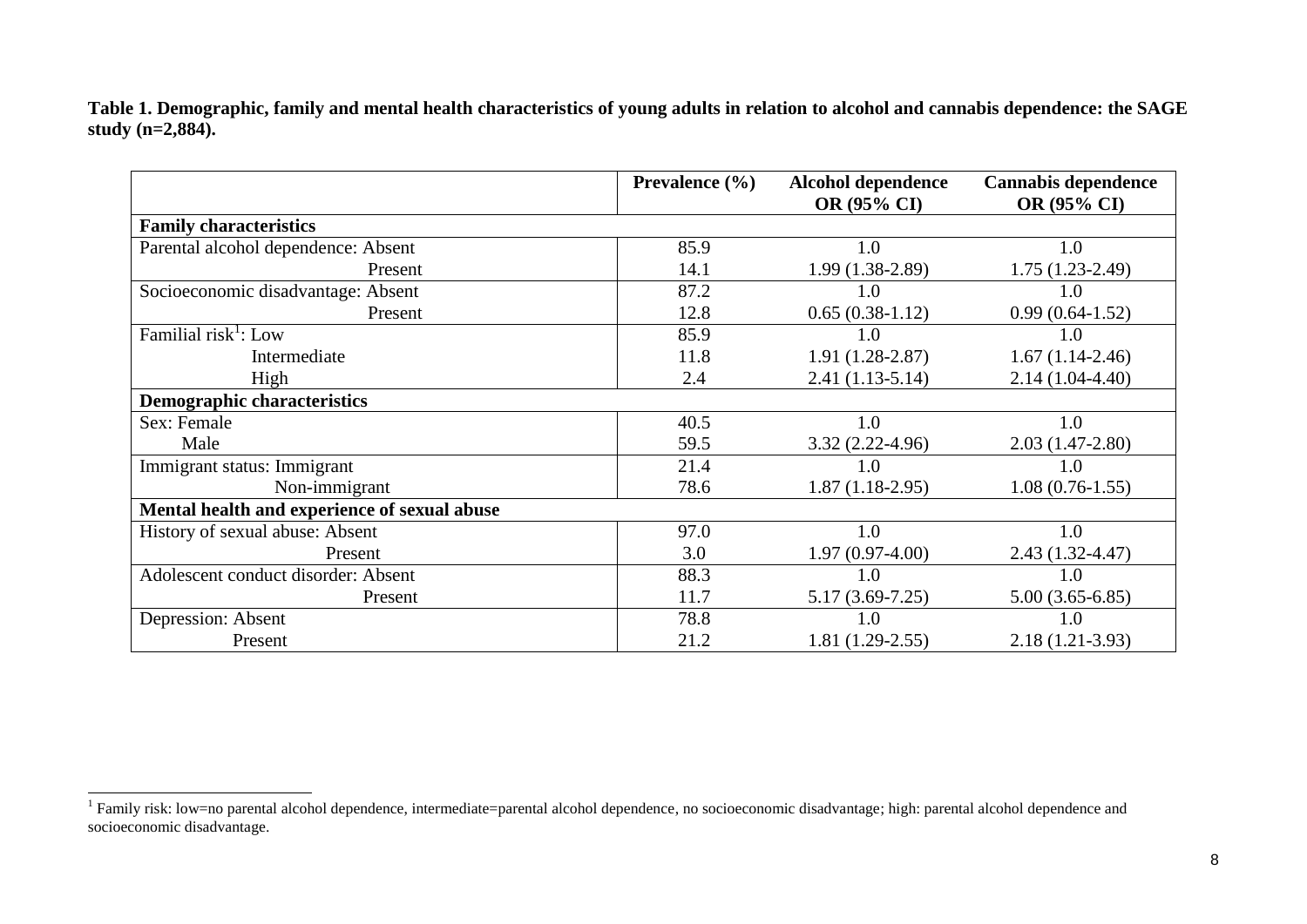|                                     |                   | Alcohol dependence Cannabis dependence |
|-------------------------------------|-------------------|----------------------------------------|
| Sex-adjusted models (n=2884)        |                   |                                        |
| Familial risk $\frac{1}{1}$ : Low   | 1.0               | 1.0                                    |
| Intermediate                        | $2.09(1.39-3.15)$ | $1.77(1.20-2.60)$                      |
| High                                | $2.64(1.22-5.70)$ | $2.27(1.10-4.70)$                      |
| Sex: Female                         | 1.0               | 1.0                                    |
| Male                                | $3.46(2.31-5.18)$ | $2.09(1.57-2.89)$                      |
| Fully-adjusted models (n=2851)      |                   |                                        |
| Familial risk $\frac{1}{1}$ : Low   | 1.0               | 1.0                                    |
| Intermediate                        | $1.61(1.04-2.48)$ | $1.52(1.02-2.28)$                      |
| High                                | $2.06(0.88-4.82)$ | $1.43(1.62 - 3.32)$                    |
| Sex: Female                         | 1.0               | 1.0                                    |
| Male                                | $3.29(2.10-5.12)$ | $1.96(1.37-2.81)$                      |
| Immigrant status: Immigrant         | 1.0               | 1.0                                    |
| Non-immigrant                       | $2.19(1.36-3.53)$ | $1.21(0.83-1.75)$                      |
| History of sexual abuse: Absent     | 1.0               | 1.0                                    |
| Present                             | $2.42(1.10-5.31)$ | $2.42(1.24 - 4.73)$                    |
| Adolescent conduct disorder: Absent | 1.0               | 1.0                                    |
| Present                             | $3.80(2.65-5.46)$ | $3.81(2.72 - 5.33)$                    |
| Depression: Absent                  | 1.0               | 1.0                                    |
| Present                             | $1.83(1.26-2.64)$ | $1.61(1.15-2.25)$                      |

**Table 2. Familial risk level in relation to alcohol and cannabis dependence among young adults: the SAGE study (logistic regression analysis OR, 95% CI)**

<sup>&</sup>lt;sup>1</sup> Parental and socioeconomic risk: low=no parental alcohol dependence, intermediate=parental alcohol dependence, no socioeconomic disadvantage; high: parental alcohol dependence and socioeconomic disadvantage.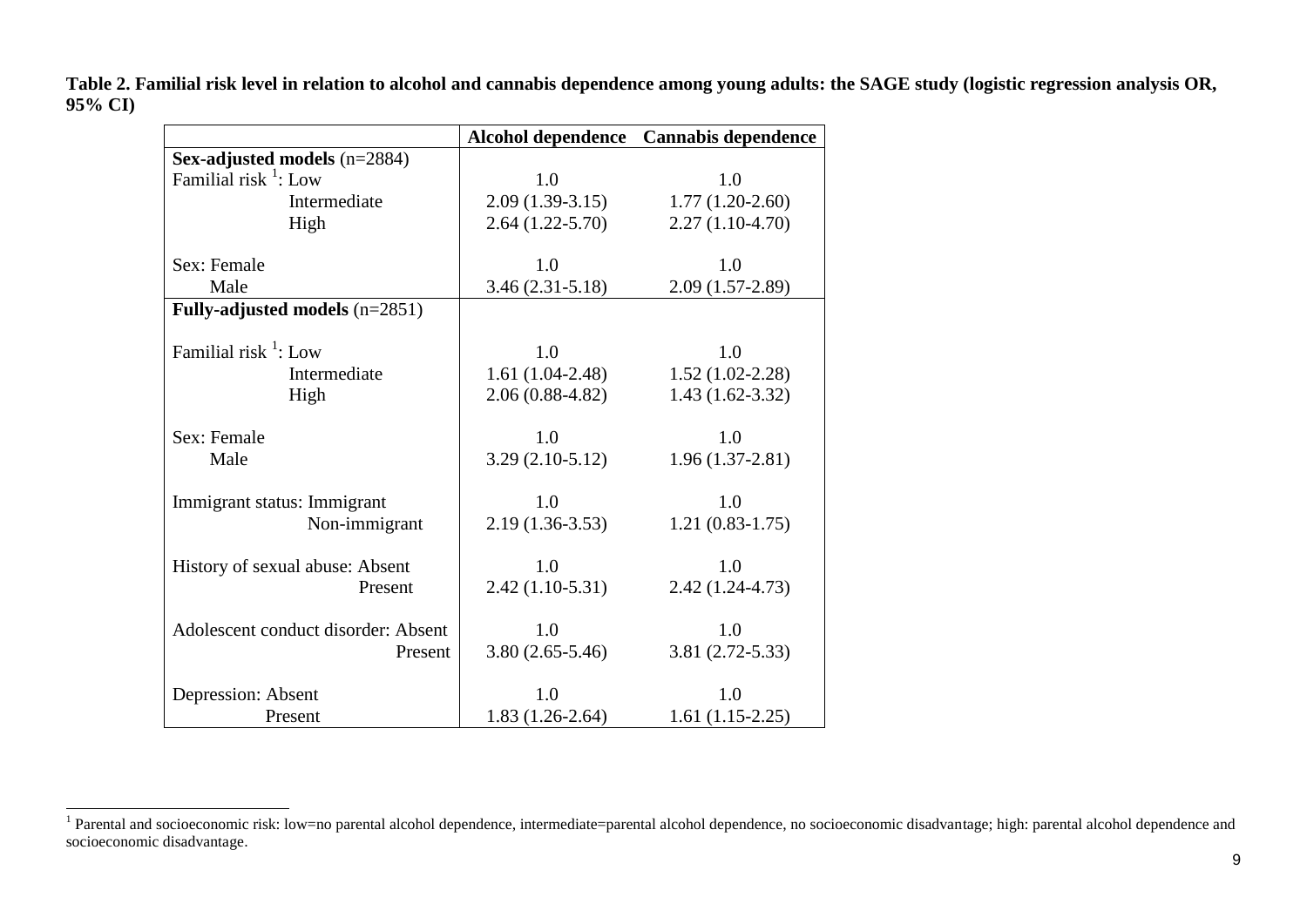## **Figure 1 Prevalence of alcohol and cannabis dependence among young adults according to familial risk level: the SAGE study (%).**

A. Alcohol dependence

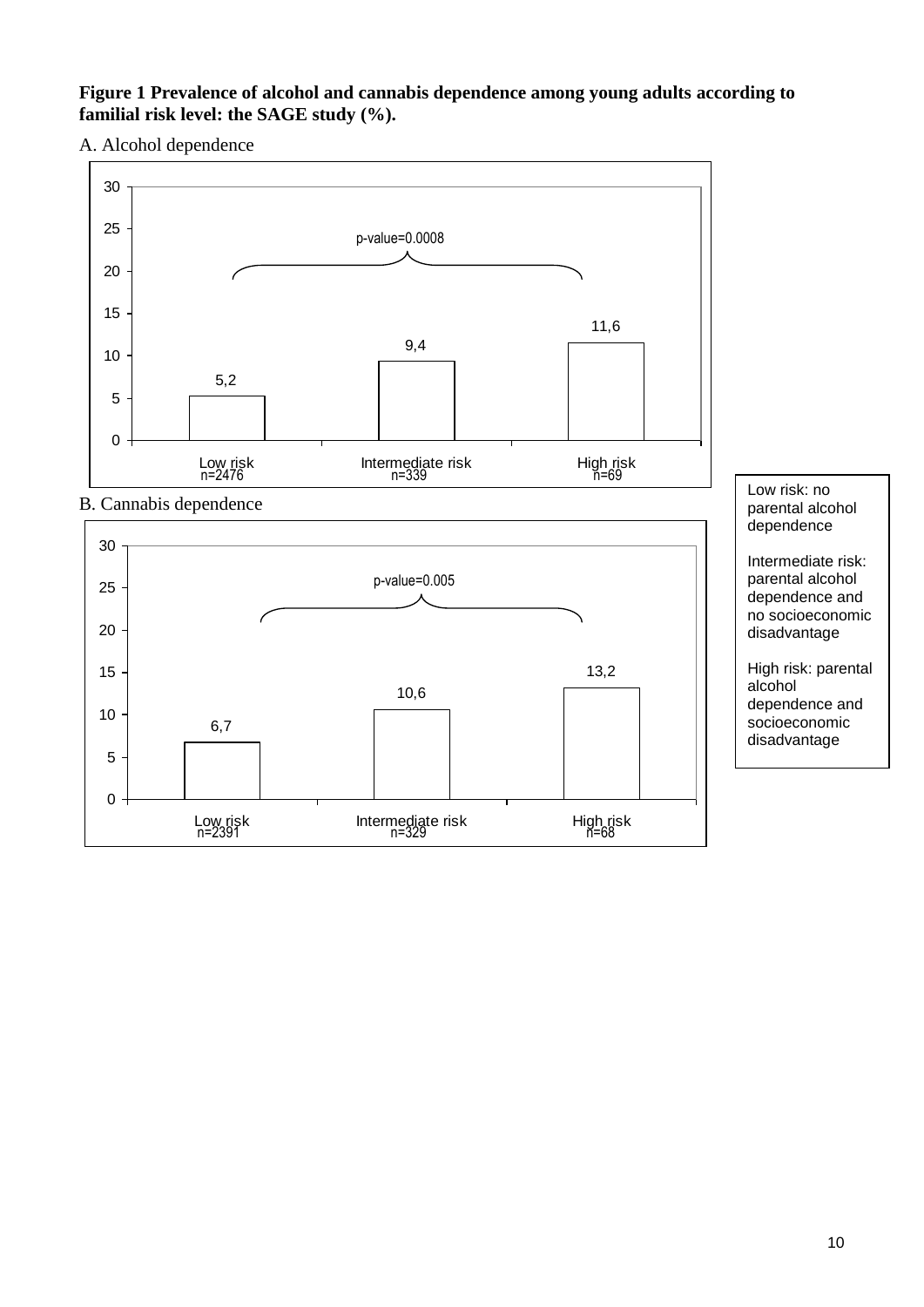#### References

- (1) Agrawal A, Lynskey MT. Are there genetic influences on addiction: evidence from family, adoption and twin studies. Addiction 2008;103:1069-81.
- (2) Alonso J, Angermeyer MC, Bernert S, Bruffaerts R, Brugha TS, Bryson H, et al. Prevalence of mental disorders in Europe: results from the European Study of the Epidemiology of Mental Disorders (ESEMeD) project. Acta Psychiatr Scand Suppl 2004:21-7.
- (3) American Psychiatric Association. Diagnostic and statistical manual of mental disorders (Text revision 4th ed.). Washington,DC: American Psychological Association; 2000.
- (4) Amone-P'olak K, Burger H, Ormel J, Huisman M, Verhulst FC, Oldehinkel AJ. Socioeconomic position and mental health problems in pre- and early-adolescents : The TRAILS study. Soc Psychiatry Psychiatr Epidemiol 2009;44:231-8.
- (5) Andersson T, Alfredsson L, KH, Zdravkovic S, Ahlbom A. Calculating measures of biological interaction. Eur J Epidemiol 2005;20:575-9.
- (6) Ashiabi GS, O'Neal KK. Children's health status: examining the associations among income poverty, material hardship, and parental factors. PLoS ONE 2007;2:e940.
- (7) Babor T, Higgins-Biddle JC, Saunders JB, Monteiro MG. AUDIT: the Alcohol Use Disorders Identification Test. WHO 2007.
- (8) Bachman JG, Johnson LD, O'Malley PM. Explaining recent increases in students' marijuana use: impact of perceived risk and disapproval, 1976 through 1996. Am J Public Health 1998;88:887-92.
- (9) Bijttebier P, Goethals E, Ansoms S. Parental drinking as a risk factor for children's maladjustment: the mediating role of family environment. Psychol Addict Behav 2006;20:126- 30.
- (10) Bohn MJ, Babor TF, Kranzler HR. The Alcohol Use Disorders Identification Test (AUDIT): validation of a screening instrument for use in medical settings. J Studies Alcohol 1995;56:423-32.
- (11) Chen K, Kandel DB. The natural history of drug use from adolescence to the mid-thirties in a general population sample. Am J Public Health 1995;85:41-7.
- (12) Choquet M, Morin D, Hassler C, Ledoux S. Is alcohol, tobacco, and cannabis use as well as polydrug use increasing in France? Addict Behav 2004;29:607-14.
- (13) Collins DJ, Lapsley H. The costs of tobacco, alcohol, and illicit drug abuse to Australian society in 2004/2005. National Drug Strategy, 2008. [Available online]
- (14) Crews TM, Sher KJ. Using adapted short MASTs for assessing parental alcoholism: reliability and validity. Alcohol Clin Exp Res 1992;16:576-84.
- (15) Daniel JZ, Hickman M, Macleod J, Wiles N, Lingford-Hughes A, Farrell M, et al. Is socioeconomic status in early life associated with drug use? A systematic review of the evidence. Drug Alcohol Rev 2009;28:142-53.
- (16) Droomers M, Schrijvers CT, Casswell S, Mackenbach JP. Occupational level of the father and alcohol consumption during adolescence; patterns and predictors. J Epidemiol Community Health 2003;57:704-10.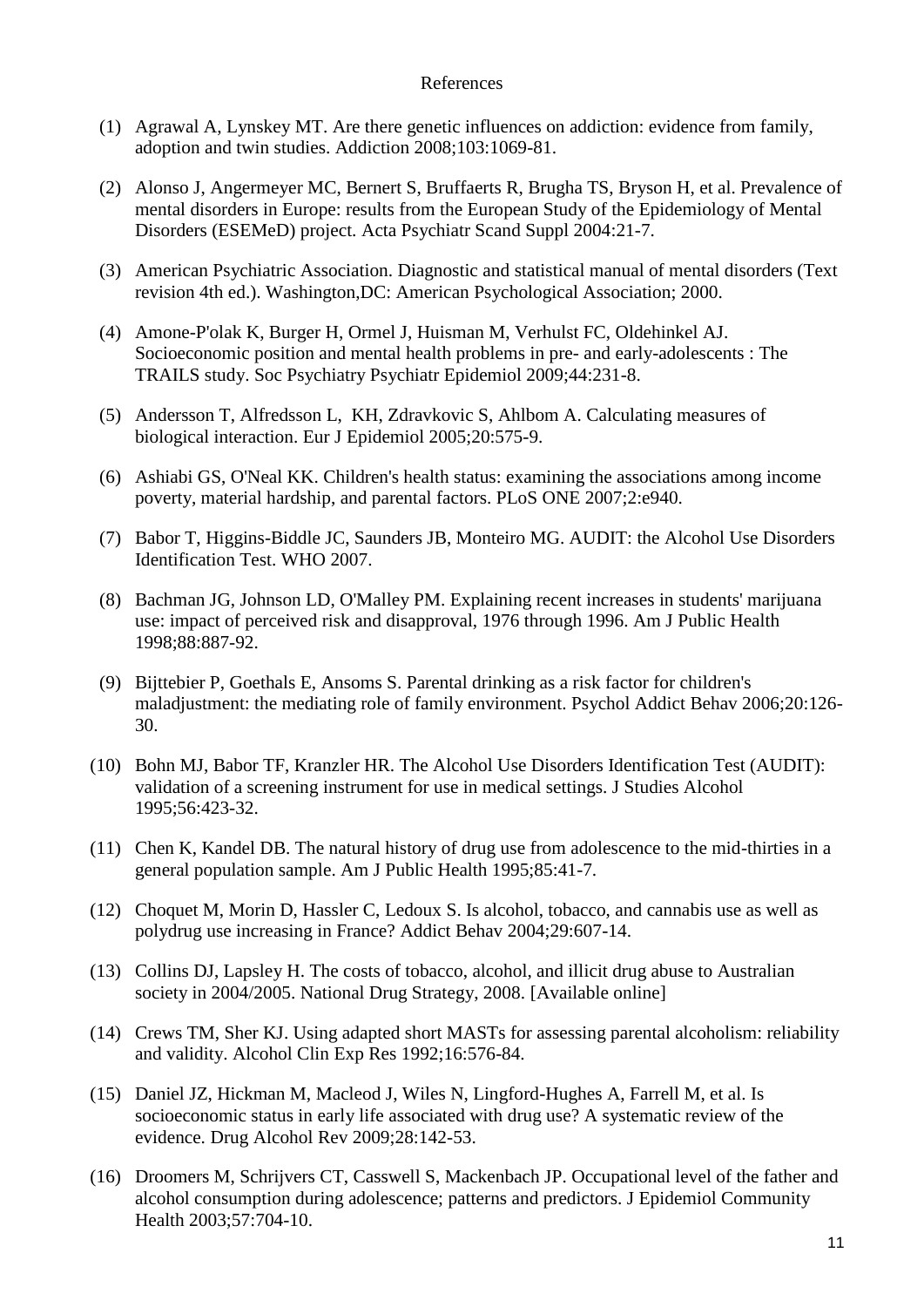- (17) European Monitoring Centre for Drugs and Drug Addiction (EMCDDA). Annual Report 2007.
- (18) Fergusson DM, Boden JM, Horwood LJ. The developmental antecedents of illicit drug use: evidence from a 25-year longitudinal study. Drug Alcohol Depend 2008;96:165-77.
- (19) Hall W, Teesson M, Lynskey M, Degenhardt L. The 12-month prevalence of substance use and ICD-10 substance use disorders in Australian adults: findings from the National Survey of Mental Health and Well-Being. Addiction 1999;94:1541-50.
- (20) Harwood H. Updating estimates of the economic costs of alcohol abuse in the United States: Estimates, update methods, and data. The Lewin Group, 2000.
- (21) Harwood H. The Economic Costs of Drug Abuse in the United States: 1992-2002. The Lewin Group, 2004.
- (22) INSEE. Taux de scolarisation des filles et des garçons à différents âges. 2006 [Available online].
- (23) Institute for Alcohol Studies. Economic cost and benefits. 2008.[Available online]
- (24) Jackson C, Henriksen L, Dickinson D. Alcohol-specific socialization, parenting behaviors and alcohol use by children. J Studies Alcohol 1999;60:362-7.
- (25) Jayakody AA, Viner RM, Haines MM, Bhui KS, Head JA, Taylor SJ, et al. Illicit and traditional drug use among ethnic minority adolescents in East London. Public Health 2006;120:329-38.
- (26) Kessler RC, Berglund P, Demler O, Jin R, Merikangas KR, Walters EE. Lifetime prevalence and age-of-onset distributions of DSM-IV disorders in the National Comorbidity Survey Replication. Arch Gen Psychiatry 2005;62:593-602.
- (27) Kessler RC, Chiu WT, Demler O, Merikangas KR, Walters EE. Prevalence, severity, and comorbidity of 12-month DSM-IV disorders in the National Comorbidity Survey Replication. Arch Gen Psychiatry 2005;62:617-27.
- (28) Korhonen T, Huizink AC, Dick DM, Pulkkinen L, Rose RJ, Kaprio J. Role of individual, peer and family factors in the use of cannabis and other illicit drugs: a longitudinal analysis among Finnish adolescent twins. Drug Alcohol Depend 2008;97:33-43.
- (29) Latendresse SJ, Rose RJ, Viken RJ, Pulkkinen L, Kaprio J, Dick DM. Parenting mechanisms in links between parents' and adolescents' alcohol use behaviors. Alcohol Clin Exp Res 2008;32:322-30.
- (30) Le Strat Y, Ramoz N, Horwood J, Falissard B, Hassler C, Romo L, et al. First positive reactions to cannabis constitute a priority risk factor for cannabis dependence. Addiction 2009 [Epub ahead of print].
- (31) Legleye S, Beck F, Peretti-Watel P, Chau N. Usages de drogues des étudiants, chômeurs et actifs de 18-25 ans. Tendances, 2008.
- (32) Lert F, Melchior M, Ville I. Functional limitations and overweight among migrants in the Histoire de Vie study (Insee, 2003). Rev Epidémiol Santé Publique 2007;55:391-400.
- (33) Melchior M, Chastang J-F, Goldberg P, Fombonne E. High prevalence rates of tobacco, alcohol and drug use in adolescents and young adults in France: results from the GAZEL Youth study. Addict Behav 2008;33:122-33.